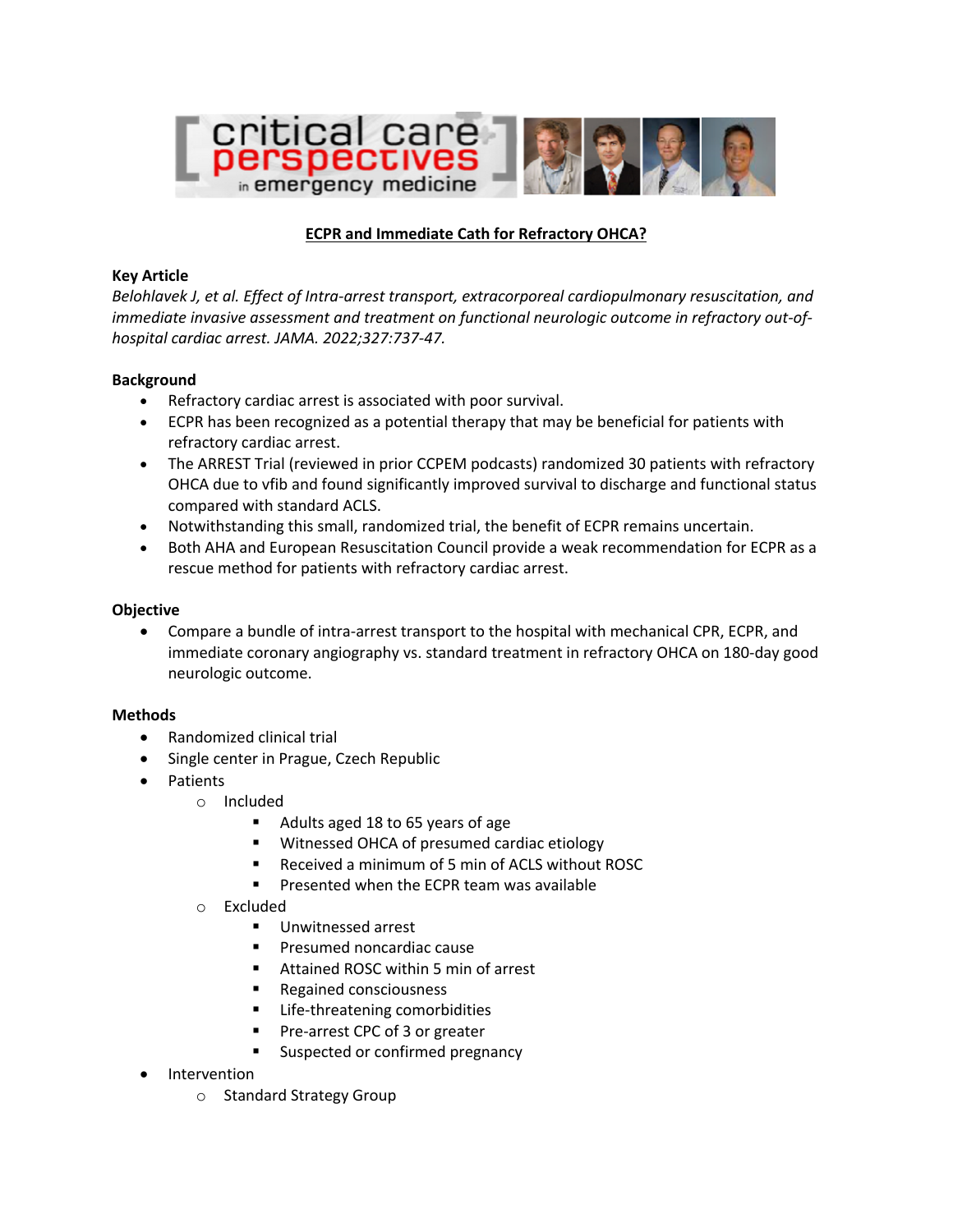- Received continued ACLS on site use of a mechanical CPR device was left to the discretion of the emergency physician
- § Use of medications, further defibrillation, or other interventions were provided according to recommended guidelines.
- § If ROSC was achieved, patients were transported to the hospital and early coronary angiography was encouraged.
- o Invasive Strategy Group
	- § Intra-arrest intranasal evaporative cooling was initiated if feasible
	- Patient immediately transported to the cardiac center while receiving mechanical CPR
	- § Use of medications, further defibrillation, and other interventions delivered according to ERC guidelines
	- On arrival, overall status, ROSC or no ROSC, and ECLS inclusion/exclusion criteria were assessed.
	- If no ROSC and no exclusion criteria, ECLS cannulation was performed in the cath lab during mechanical CPR using a femoral-femoral approach.
	- Placed on ECMO and then underwent angiography
- o Post-arrest care standardized in both study groups
	- Urgent bedside echo
	- Pan CT if feasible
	- TTM to 33C (following TTM1 a temp of 36C was allowed if cases of early awakening or hypothermia complications)
- Primary Outcome
	- $\circ$  180-day survival with favorable neurologic status (CPC 1 or 2)
- Secondary Outcomes
	- o 30-day survival with cardiac recovery and neurologic recovery (CPC 1 or 2)
- Exploratory Analysis
	- o Survival to 180 days
	- o Subgroups
		- $\blacktriangleright$  > 65 years of age
		- 65 years of age and younger
		- Place of arrest
		- § Initial rhythm

# **Results**

- In total, 256 patients were analyzed
	- o Standard Strategy Group: 132 patients
	- o Invasive Strategy Group: 124 patients
	- $\circ$  (7.6% of patients had crossover: 11 in standard group to invasive group and 9 from invasive group to standard group)
- Patient characteristics
	- o Median age
		- Standard Strategy Group: 57 years
		- Invasive Strategy Group: 59 years
	- o Most frequent cause of arrest: acute coronary syndrome
		- Standard Strategy Group: 48%
		- **•** Invasive Strategy Group: 52%
	- o Most common location of arrest: public place